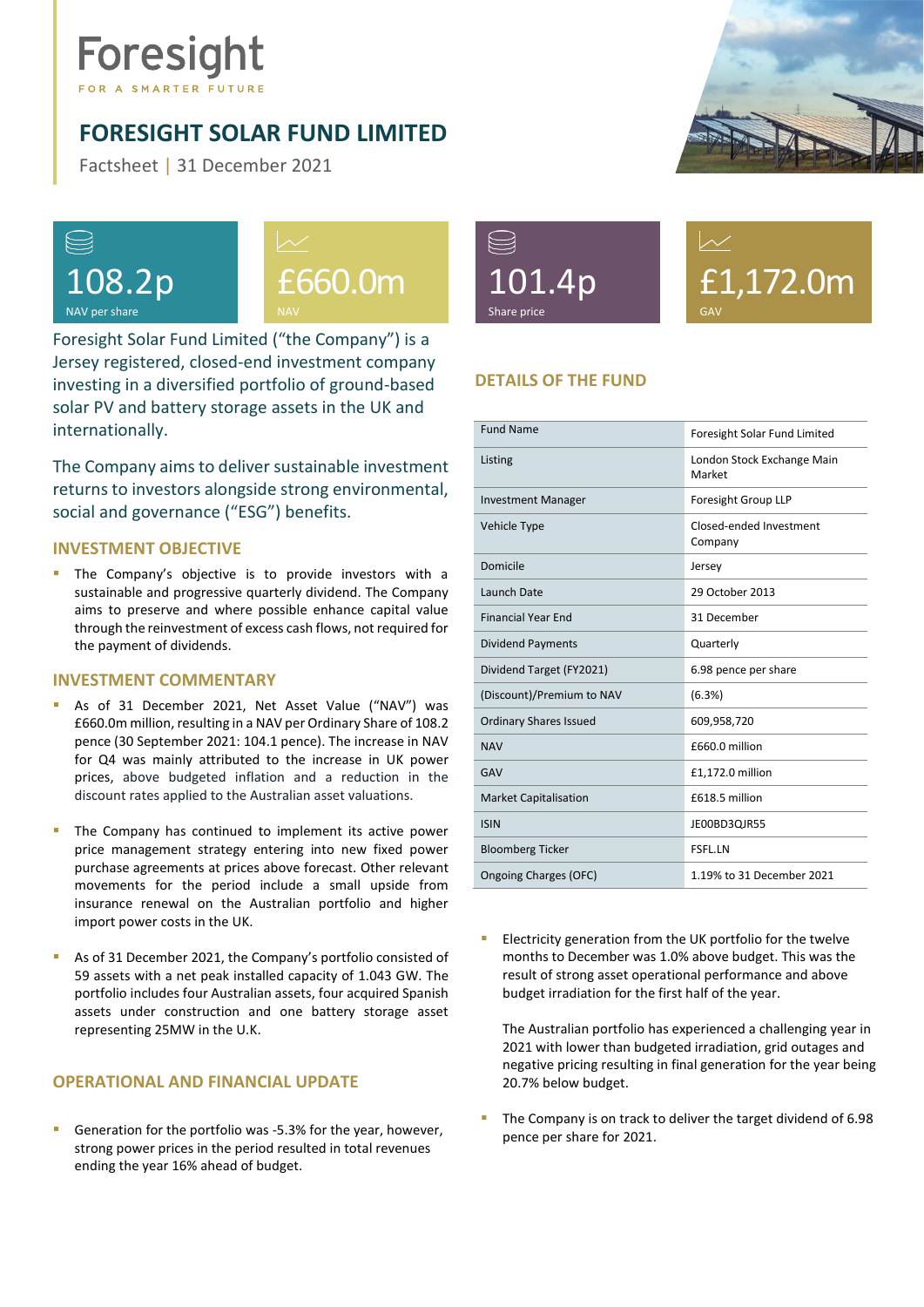## **[FORESIGHT SOLAR FUND LIMITED](#page-0-0)**



### **SUSTAINABILITY AND ESG**



318,292 Homes powered during 2021 35,772

Meters hedgerows planted since launch

- Environmental. Social and Governance (ESG) considerations inform and shape all stages of the Company's investment process and day-to-day operations.
- As a signatory to the Principles for Responsible Investment ("PRI"), Foresight's current ratings stand at A+ for Strategy & Governance and A+ for Infrastructure. These represent the highest grades achievable, demonstrating the Investment Manager's ongoing commitment to sustainability and ESG.
- Established O&M Sustainability Agreement with three main contractors
- **EU Taxonomy validation achieved on representative** assets in UK, Australia and Spain

### **TOP 10 SITES BY INSTALLED CAPACITY**

| <b>Asset Name</b>  | <b>Net Installed</b><br>Capacity(MW) | <b>Acquisition Date</b> |
|--------------------|--------------------------------------|-------------------------|
| Shotwick (UK)      | 72                                   | <b>March 2016</b>       |
| Oakey 2 (AUS)      | 70                                   | <b>July 2018</b>        |
| Bannerton (AUS)    | 53 <sup>1</sup>                      | <b>July 2018</b>        |
| Sandridge (UK)     | 50                                   | <b>March 2016</b>       |
| Los Llanos (Spain) | 49                                   | December 2020           |
| Landmead (UK)      | 46                                   | December 2014           |
| Kencot (UK)        | 37                                   | September 2014          |
| Bournemouth (UK)   | 37                                   | September 2014          |
| Port Farm (UK)     | 35                                   | <b>March 2015</b>       |
| Wymeswold $(UK)^2$ | 34                                   | <b>March 2013</b>       |

*1. Accounts for the 48.5% stake the Company holds of Bannerton (110MW) 2. Includes the 2MW extension acquired in March 2015*

## **PORTFOLIO DETAILS**

#### **Countries by Installed Capacity\***



**4 assets** Total generating capacity of **125MW\*\***





**4 assets**  Total generating capacity of **170MW**

\* Accounts for the 50% stake the company holds in the Sandridge Battery Storage Project

\*\* 4 Spanish assets currently under construction.

capacity of **748MW\***